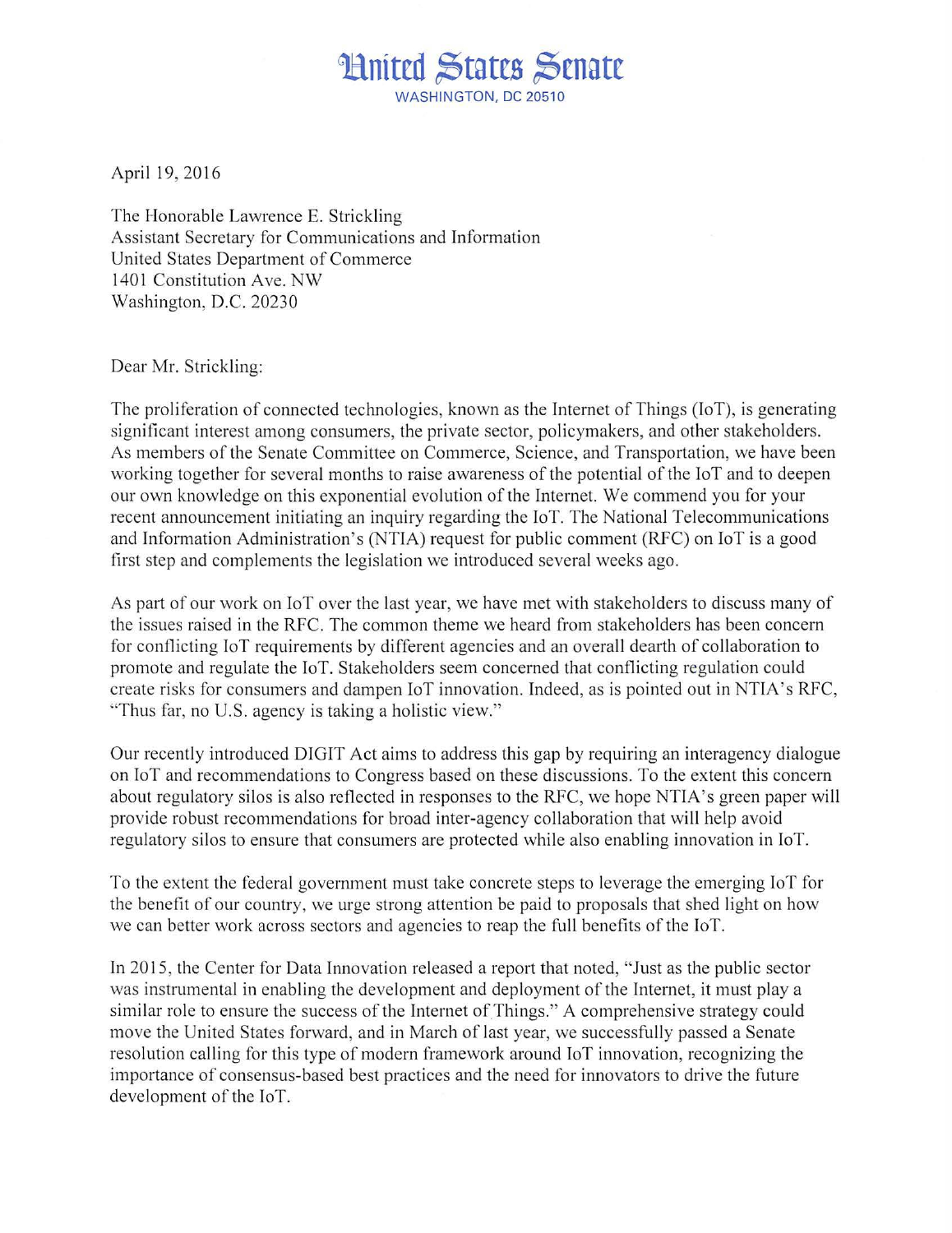In a recent editorial,<sup>1</sup> we outlined three key principles that will help the United States realize the full potential of the loT. These include:

- Looking at policies that transcend traditional regulatory silos;
- Collaborating across industries, agencies, and sectors to find solutions to our toughest challenges; and
- Safeguarding the public good and consumer protection while avoiding unnecessary regulations.

We appreciate your ongoing support in fostering a regulatory environment for the IoT that aims to maximize the potential and development of the loT to the benefit of stakeholders, including consumers, businesses, and the government.

Sincerely,

**Brian Schatz** U.S. Senator

 $G_{\text{c}}$   $\alpha$  .

U.S. Senator

- marie

Deb Fischer U.S. Senator

elly a. ay

Kelly Ayotte U.S. Senator

<sup>&</sup>lt;sup>1</sup> http://www.cta.tech/i3/Move/2016/March-April/Policymakers-Must-Look-Ahead-to-Realize-the-Potent.aspx